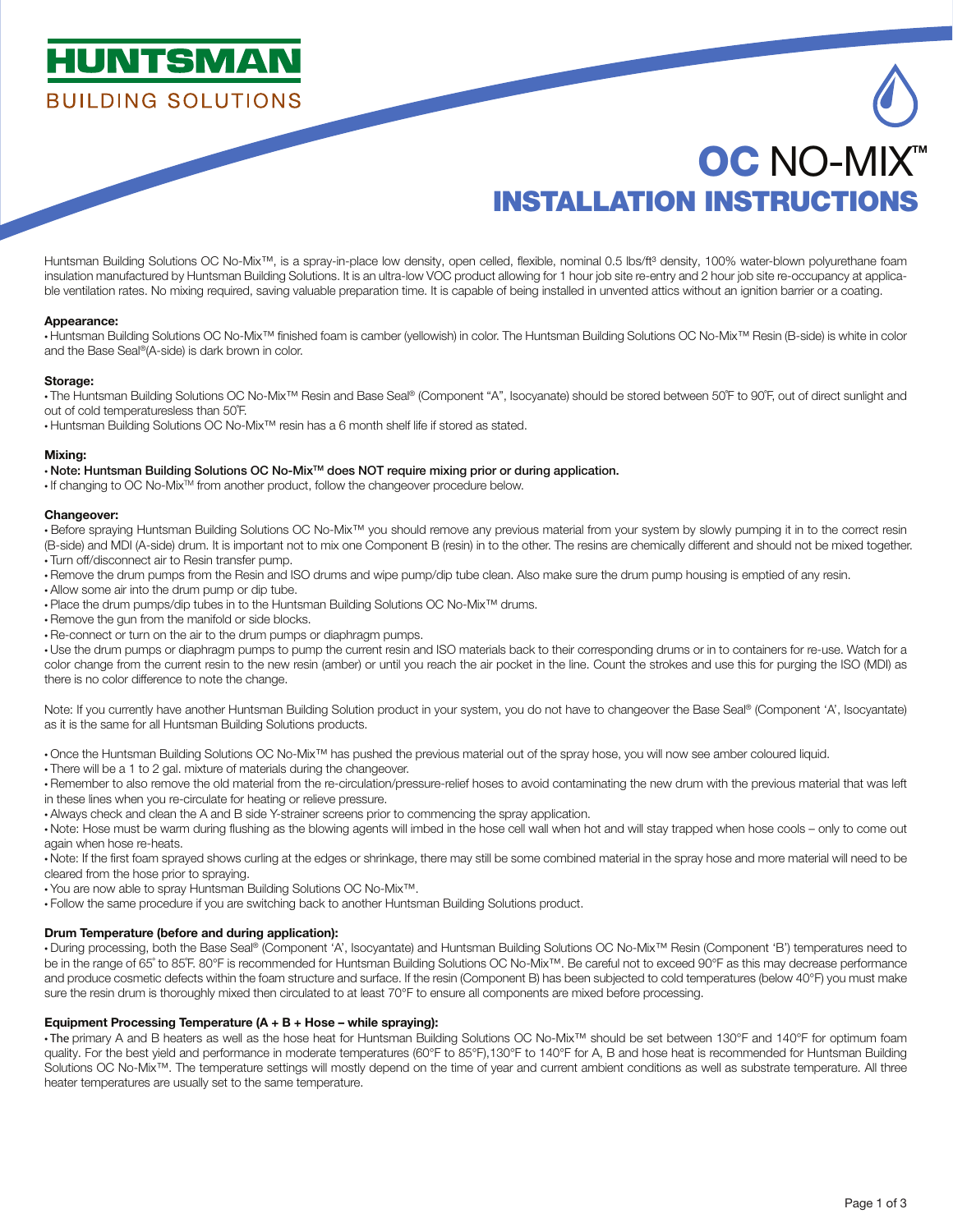#### Application:

• Huntsman Building Solutions OC No-Mix™ is a 1:1 ratio by volume rapid expanding foam that requires proper setup and sprayer technique in order to apply consistently and efficiently. If you have not sprayed this type of foam before we recommend contacting Huntsman Building Solutions Technical Services to get initial training on proper procedures and techniques for a good install.

• The two main factors in proper application will be the choice of mixing chamber and the material pressure on the spray lines you set. Below is a chart outlining recommended pressures and distances from the substrate to achieve a smooth spray surface:

| <b>MIX CHAMBER SIZE</b> | <b>PRESSURE (PSI)</b> | <b>DISTANCE</b> |
|-------------------------|-----------------------|-----------------|
| 00 (2929)               | 700-900 psi           | $10" - 12"$     |
| 01 (4242)               | 900-1100 psi          | $12" - 14"$     |
| 02 (5252)               | 1000-1350 psi         | $12" - 14"$     |
| 03 (6060)               | 1350-1500 psi         | $14" - 17"$     |

\*Most common chambers size used: (.01) for 2x4 (.02) for 2x6

• These are recommended starting points. As you spray you will find that you may need to adjust one or both of these to get your desired yield for the project you are working on.

• The installation of Huntsman Building Solutions OC No-Mix™ occurs primarily using two main spray techniques: The first is the standard side to side motion and the second and less common is a drag motion.

• In the side to side motion you can use a round or fan style pattern. If you use the fan pattern you will have it in the vertical orientation. You will work this pattern in a side to side motion just barely touching the stud or joist with your pattern, this is what is referred to as wetting the studs and is as integral part of the installation. This material on the stud is pushed up with the growing foam and provides the seal and bond. If you do not do this correctly you may see small gap left between the stud and the foam as the foam cools.

• As you work this motion back and forth you will overlap your last pass by 30 to 50%. This will help the foam grow at a more constant rate and the surface will be smoother. If your passes are farther apart you will notice a zigzag pattern to your foam which will leave gaps on the side against the studs. You also want to try and keep your gun as close to a 90° angle as possible to the substrate. This along with holding a consistent distance and not getting too close while spraying will help limit the formation of air pockets behind the foam. These air pockets behind the foam can also be caused by spraying too cold, or on a substrate thatis very wet. It may also happen when the foam reacts with a substrate chemically, though this is not common.

• If an air pocket is noticed, you may poke a hole in the area and inject foam into it, which will fill the void that was left. This is why it is important to check your work as you install to verify that adhesion is consistent.

• The key to this method of install is the rhythm of your motion on the gun. It needs to be consistent. You want to be doing the same motion every time. The only thing that will change will be the speed of this rhythm depending on the thickness of foam you need. The slower you move the thicker the foam, the quicker you move the thinner.

• The drag motion requires the use of a fan pattern spray tip on your gun. This fan tip will be in the horizontal orientation. You will work this pattern from the bottom of a cavity to the top in one consistent dragging motion that is centered in the middle of the cavity bay.

• Though this motion seems simpler it is harder to master. You will start with the gun centered at the bottom of the cavity and once the trigger is pulled you will adjust your pattern with distance as to be just barely touching each stud on the sides and then begin to smoothly drag the pattern up the cavity. You will need at least an 02 (5252) size chamber behind the fan tip to provide a wide enough pattern that it will work correctly.

• The key to this method is the ability to hold a constant distance, speed and gun angle, which is usually slightly less than 90° at a slight down angle. Any change in any of these will lead to rippling of the foam and pocketing. Once mastered though, it will leave a smoother surface than the side to side motion.

• Setting the proper temperature for spraying is also very important. The proper temperature gives you good adhesion, proper density and good yields. You will work with the Huntsman Building Solutions OC No-Mix™ in the range between 120° and 150°F. For the best yield and performance in moderate temperatures (60°F to 85°F), 128°F to 135°F for A, B and hose heat is recommended for Huntsman Building Solutions OC No-Mix™. There could be some extreme cases where you would need more or less heat, but for normal year round applications this is the range you will use. Do not be afraid to adjust temperature, you will need to raise and lower your temperatures according to what you see during application.

Material too Cold - Slow to cure, runs and drips more, more dense, loss of yield. Material too Hot - Rapid cure, popcorn look, crater type holes, excessive settling.

• Regardless of chosen technique and temperature used the desired goal is to always install Huntsman Building Solutions OC No-Mix™ to the desired thickness in the first initial pass. If thickness is not at the desired level you can spray Huntsman Building Solutions OC No-Mix™ over itself, but note that material will not spray as smooth on itself as on the original substrate.

• When applying more than one pass of Huntsman Building Solutions OC No-Mix™, 15 minutes between passes is recommended particularly in cold weather to allow surface moisture to evaporate prior to the next application occurring. If the second application shows separation between passes, the time between passes should be increased.

#### Cold Weather Applications:

In most cases, the best application technique for cold weather, is to work from the bottom to the top of the intended target. This allow the material to build and maintain heat as the material reacts and helps overcome cold ambient and substrate conditions. Minimum pass thickness per pass in cold weather should result no less than 2 to 3 inches of foam to insure proper temperature is developed by the reaction to attain complete reaction of all materials.

#### Material Troubleshooting:

• The most common reasons for substandard material are mix related. This is the ratio of the material that is coming out of the end of the spray gun. If the ratio is not a 1:1 ratio of the "A" and "B" component you will have material the looks and reacts differently.